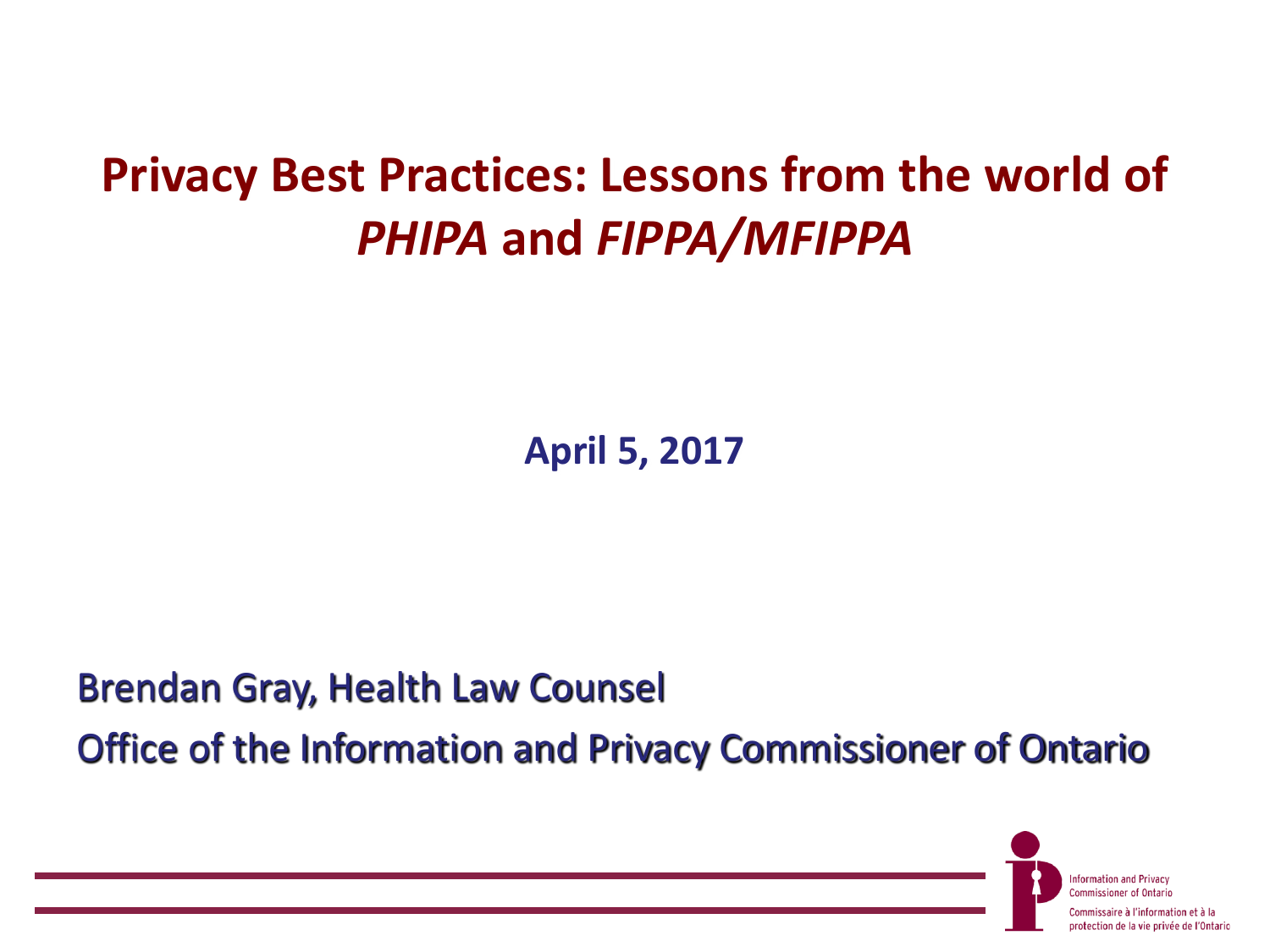### **DISCLAIMER**

#### THIS PRESENTATION IS PROVIDED FOR INFORMATIONAL PURPOSES AND IS NOT LEGAL ADVICE

**Information and Privacy Commissioner of Ontario** Commissaire à l'information et à la protection de la vie privée de l'Ontario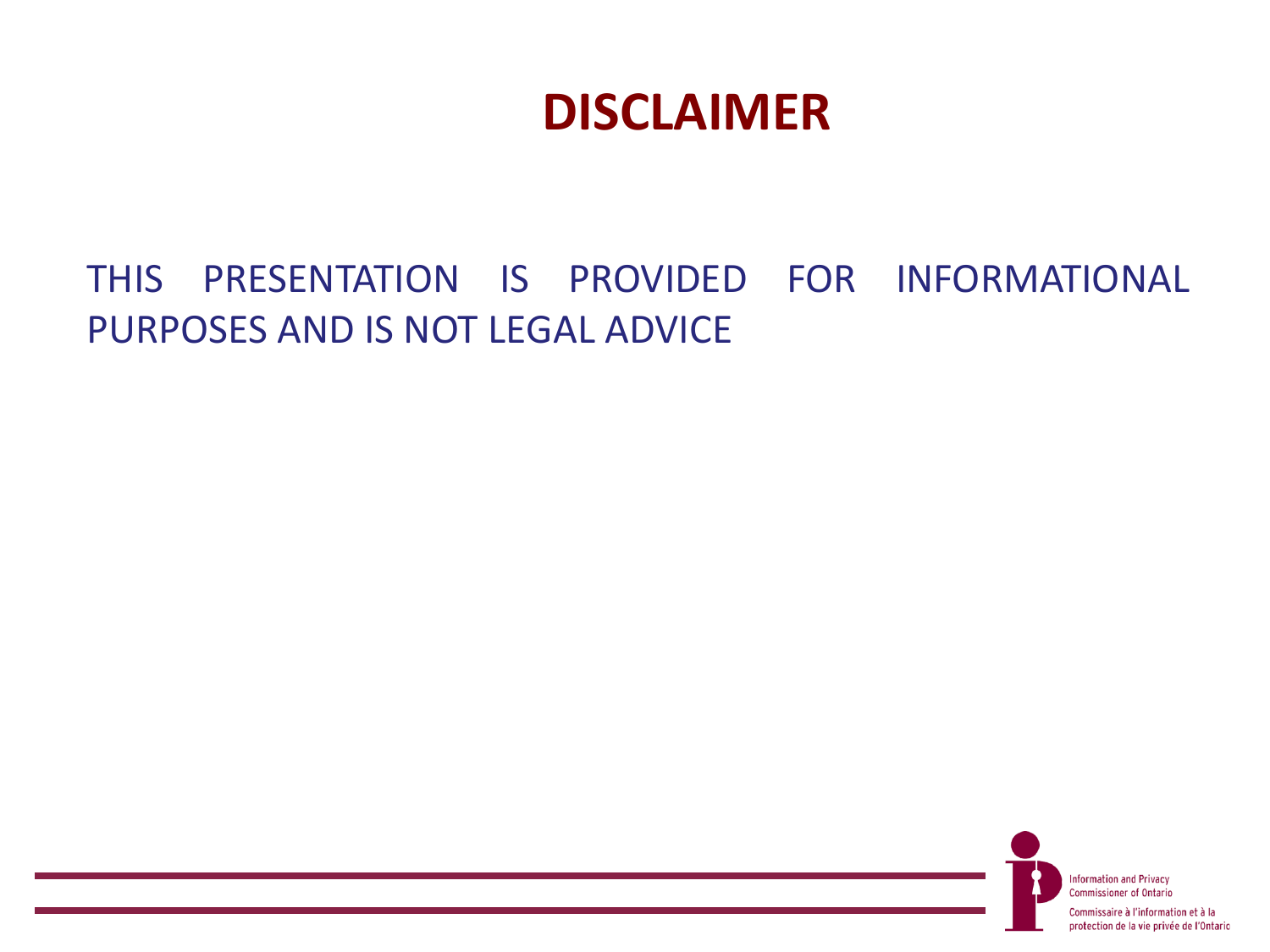# **The Three** *Acts*

IPC oversees compliance with:

- *Freedom of Information and Protection of Privacy Act* (*FIPPA*)
- *Municipal Freedom of Information and Protection of Privacy Act* (*MFIPPA*)
- *Personal Health Information Protection Act*  (*PHIPA*)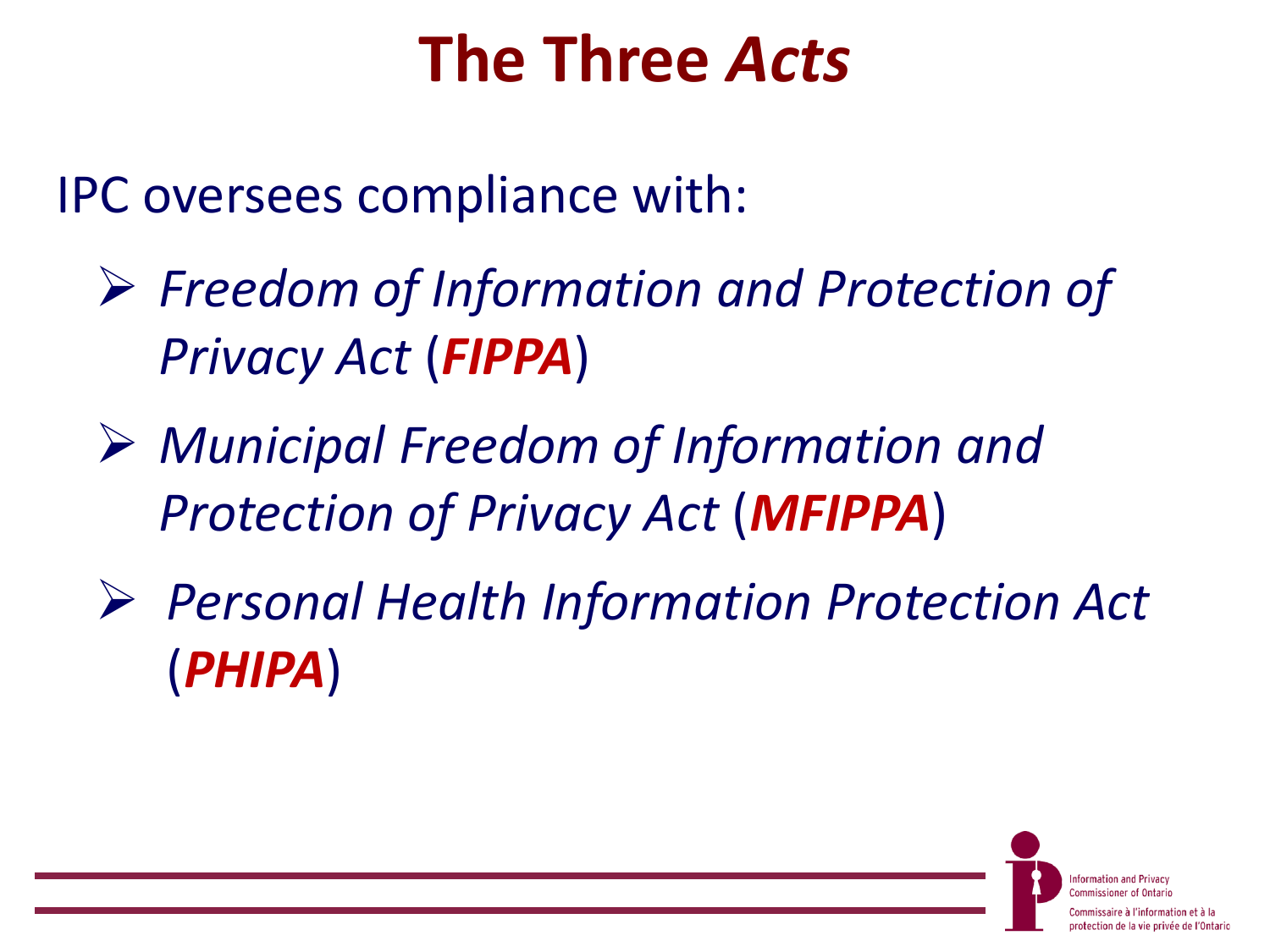### **First PHIPA**

*PHIPA* came into force on November 1, 2004

- The majority of *PHIPA* governs "personal health information" in the custody or control of:
	- "Health Information Custodians," or
	- **E** "Agents" of health information custodians

#### However, the *Act* also has broader application

 $\triangleright$  For example it contains restrictions on the use and disclosure of personal health information by nonhealth information custodians that receive personal health information from health information custodians

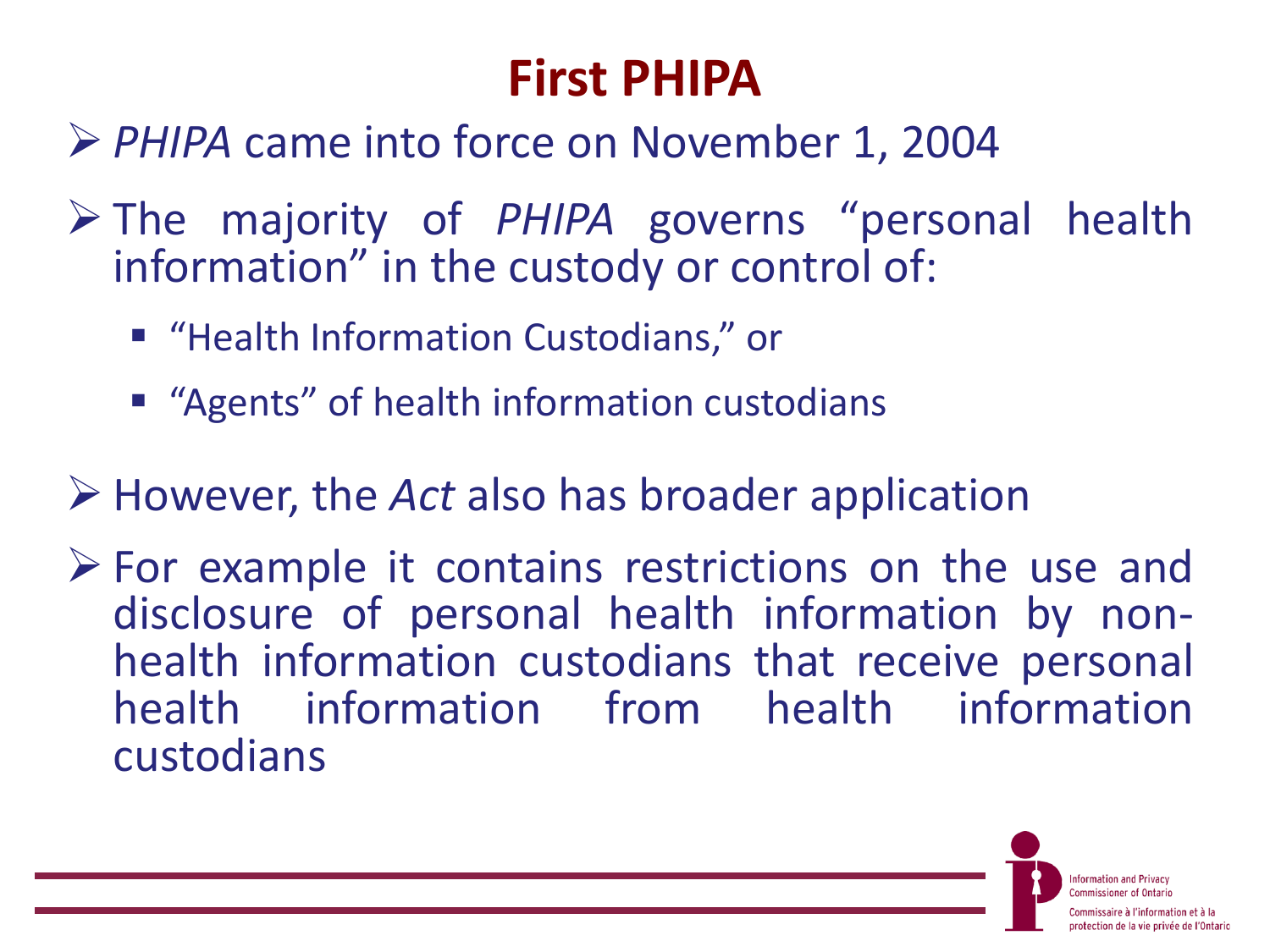## **Duties Imposed on Health Information Custodians and Their Agents**

- A number of duties are imposed on health information custodians and their agents under the *Act.*
- PHIPA is a consent based statute.
- $\triangleright$ These duties generally fall into four categories:
	- Collection, use and disclosure of personal health information
	- Security of personal health information
	- Responding to requests for access to and correction of records of personal health information
	- **Transparency of information practices**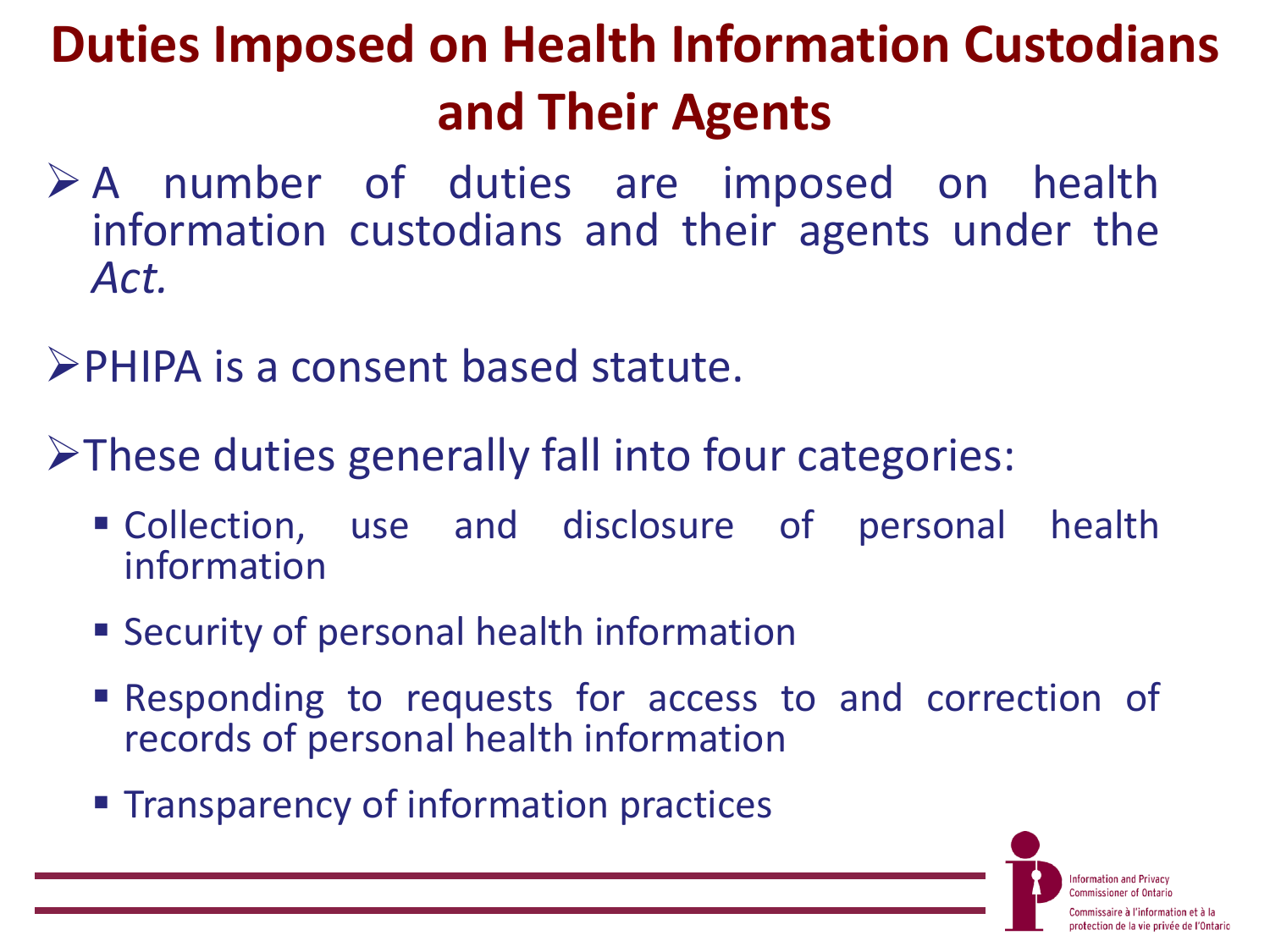### **General Provisions Related to Collection, Use and Disclosure**

 $\triangleright$  Not permitted to collect, use or disclose personal health information if other information will serve the purpose

 $\triangleright$  Not permitted to collect, use or disclose more personal health information than reasonably necessary

 $\triangleright$  Not permitted to collect, use or disclose personal health information UNLESS:

- **The individual consents, or**
- The collection, use or disclosure is permitted or required by the Act to be made without consent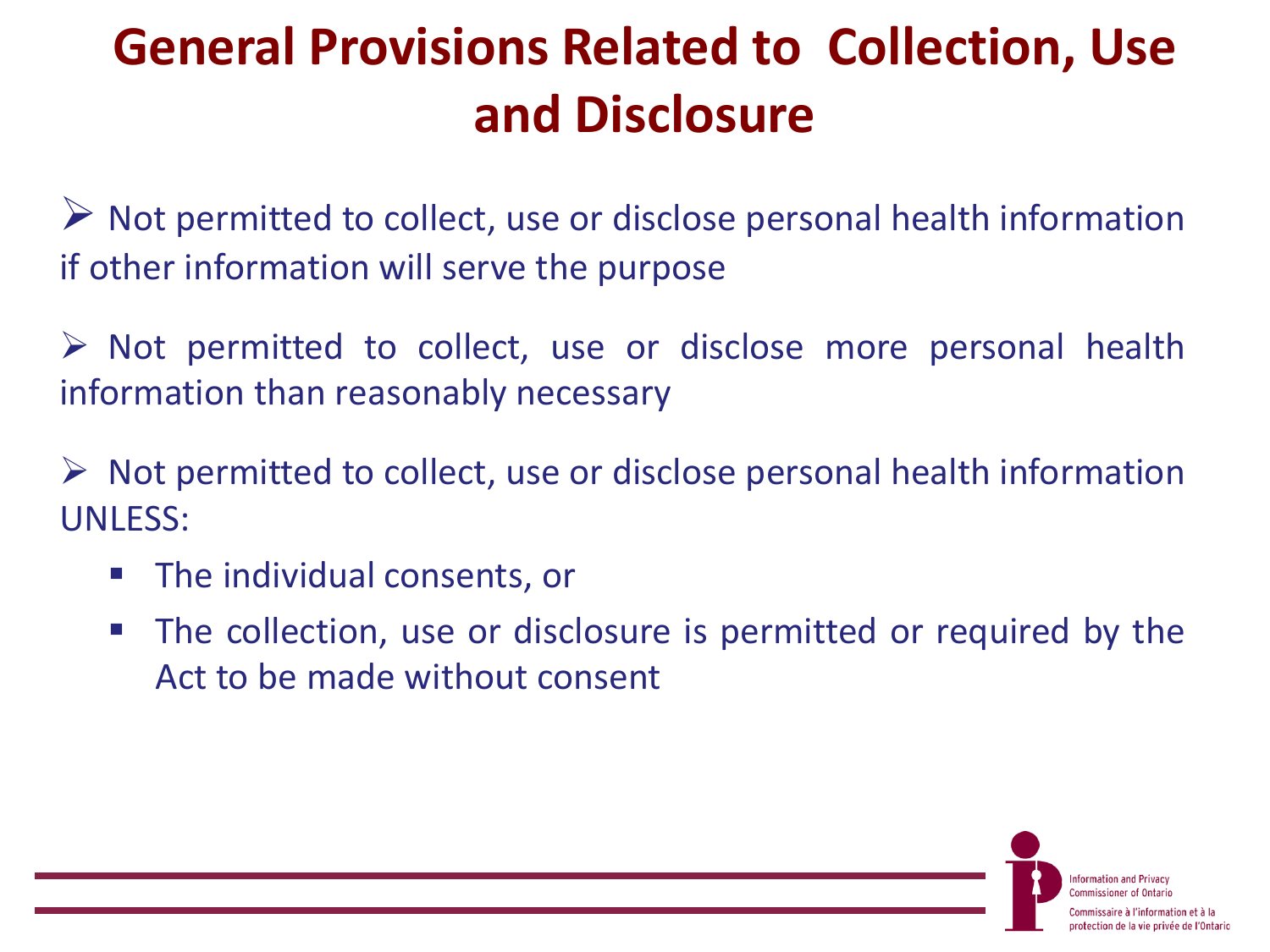### **Security of Personal Health Information**

- Must ensure records of personal health information are retained, transferred and disposed of securely
- Must take reasonable steps to ensure personal health information is protected against:
	- Theft, loss and unauthorized use or disclosure
	- Unauthorized copying, modification or disposal
- $\triangleright$  Must notify individuals at the first reasonable opportunity if personal health information is stolen, lost or used or disclosed without authority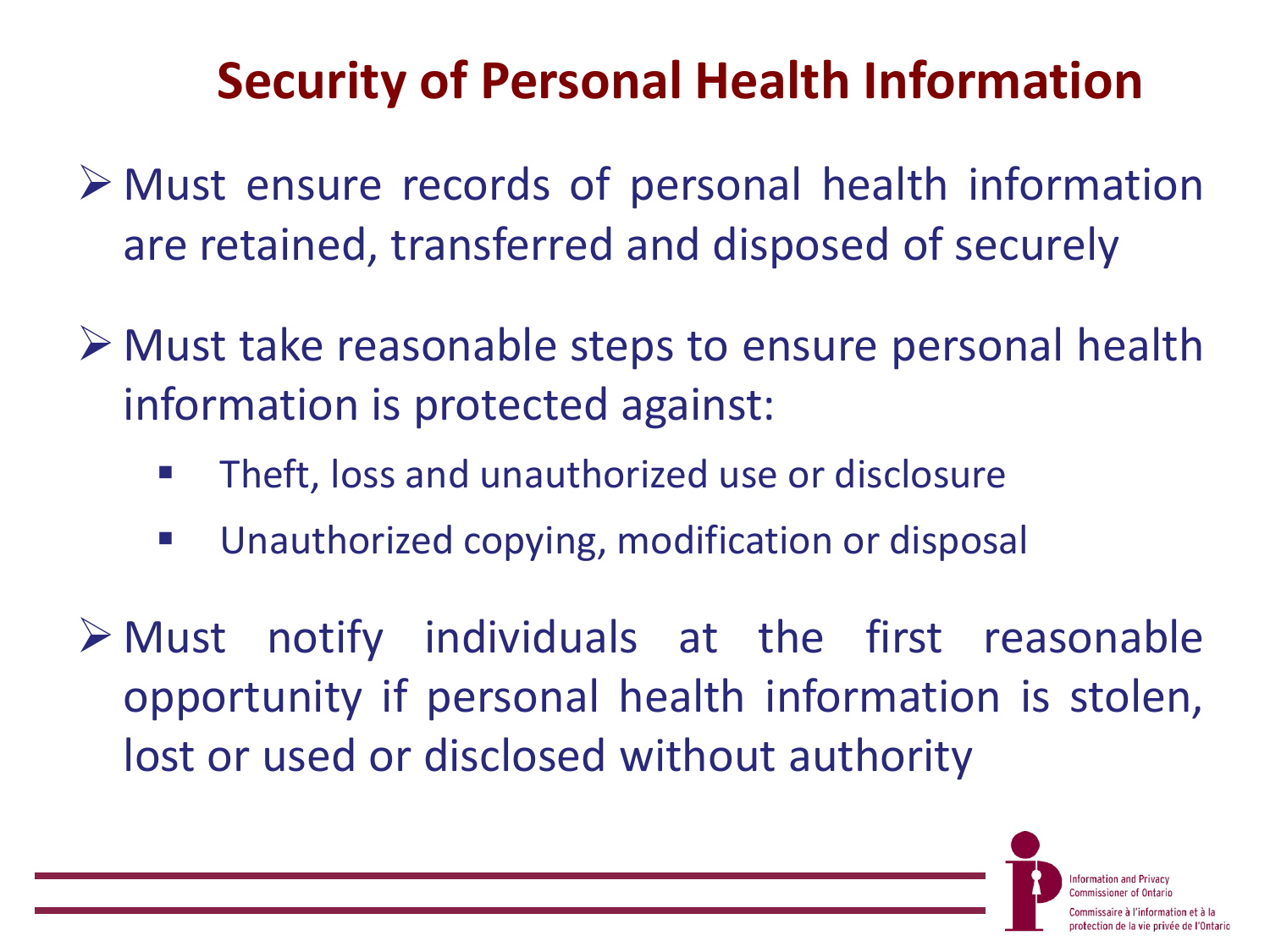# **Develop and Implement a Privacy Breach Management Protocol**



What to do When Faced With a Privacy Breach: **Guidelines for the Health Sector** 

ANN CAVOUKIAN, PH.D. COMMISSIONER



**Information and Privacy Commissioner of Ontario** Commissaire à l'information et à la protection de la vie privée de l'Ontario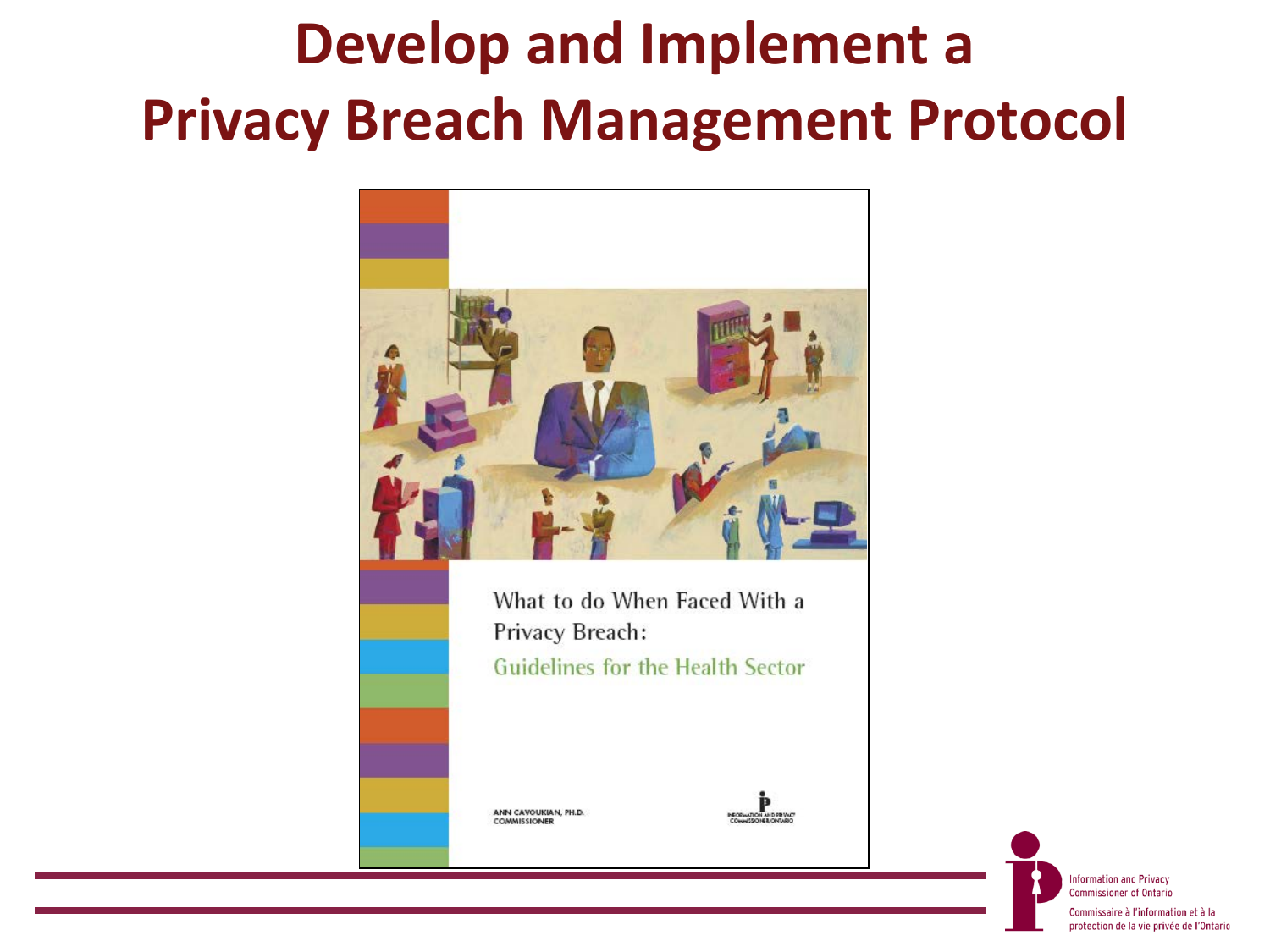# **Responding to a Privacy Breach**

STEP 1: IMMEDIATELY IMPLEMENT PRIVACY BREACH PROTOCOL

- $\triangleright$  Notify all relevant staff of the breach
- Develop and execute a plan designed to contain the breach and notify those affected
- $\triangleright$  Recommended that you contact the IPC and provide our office with details of what happened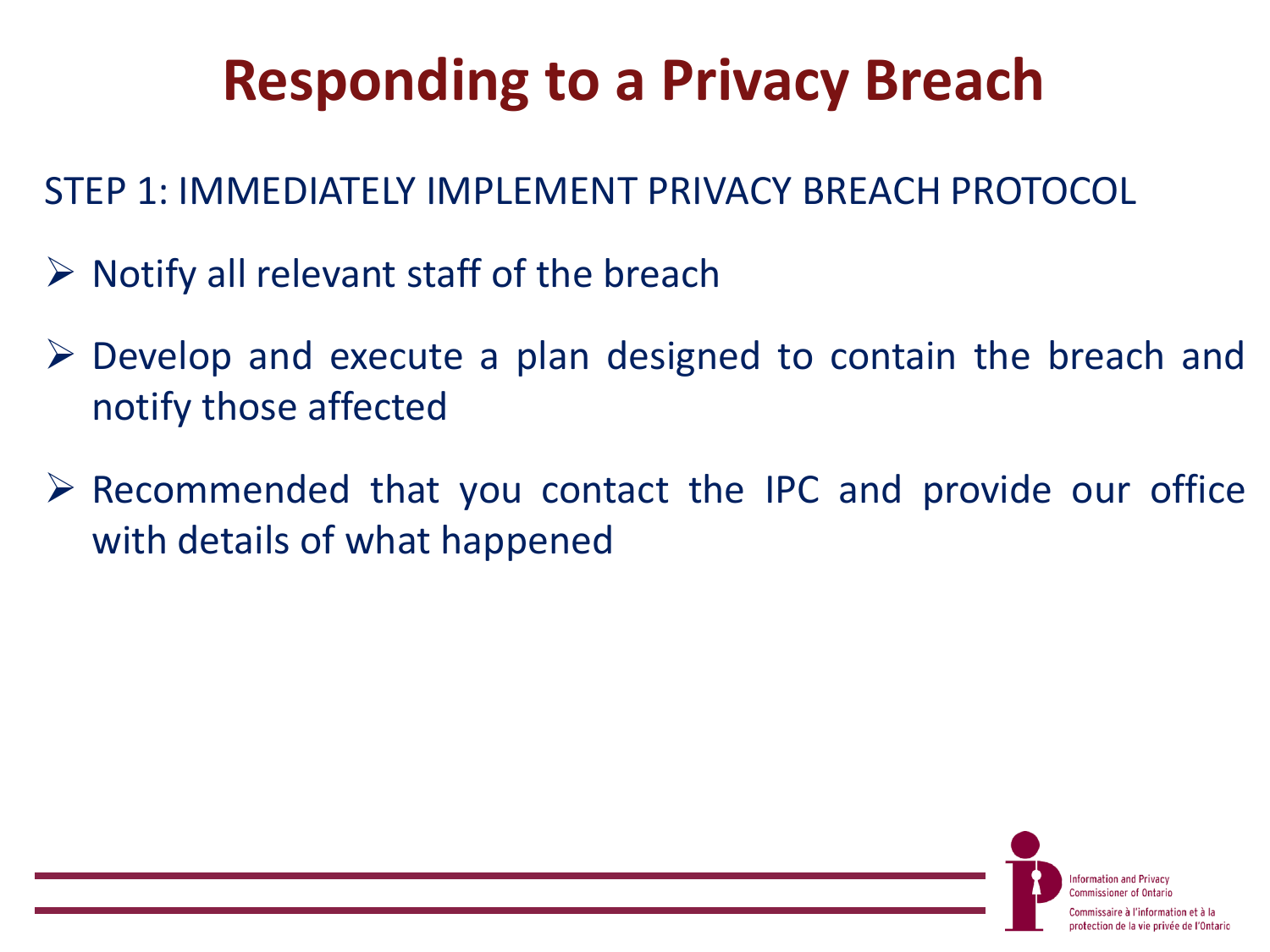## **Responding to a Privacy Breach**

#### STEP 2: STOP AND CONTAIN THE BREACH

- $\triangleright$  Identify the scope of the breach and take the necessary steps to contain it, including:
	- $\triangleright$  Retrieve and secure any personal health information that has been disclosed
	- $\triangleright$  Ensure that no copies of the personal health information have been made or retained by the individual who was not authorized to receive the information
	- $\triangleright$  Determine whether the privacy breach would allow unauthorized access to any other personal health information and take the necessary steps, such as changing passwords, identification numbers and/or temporarily shutting your system down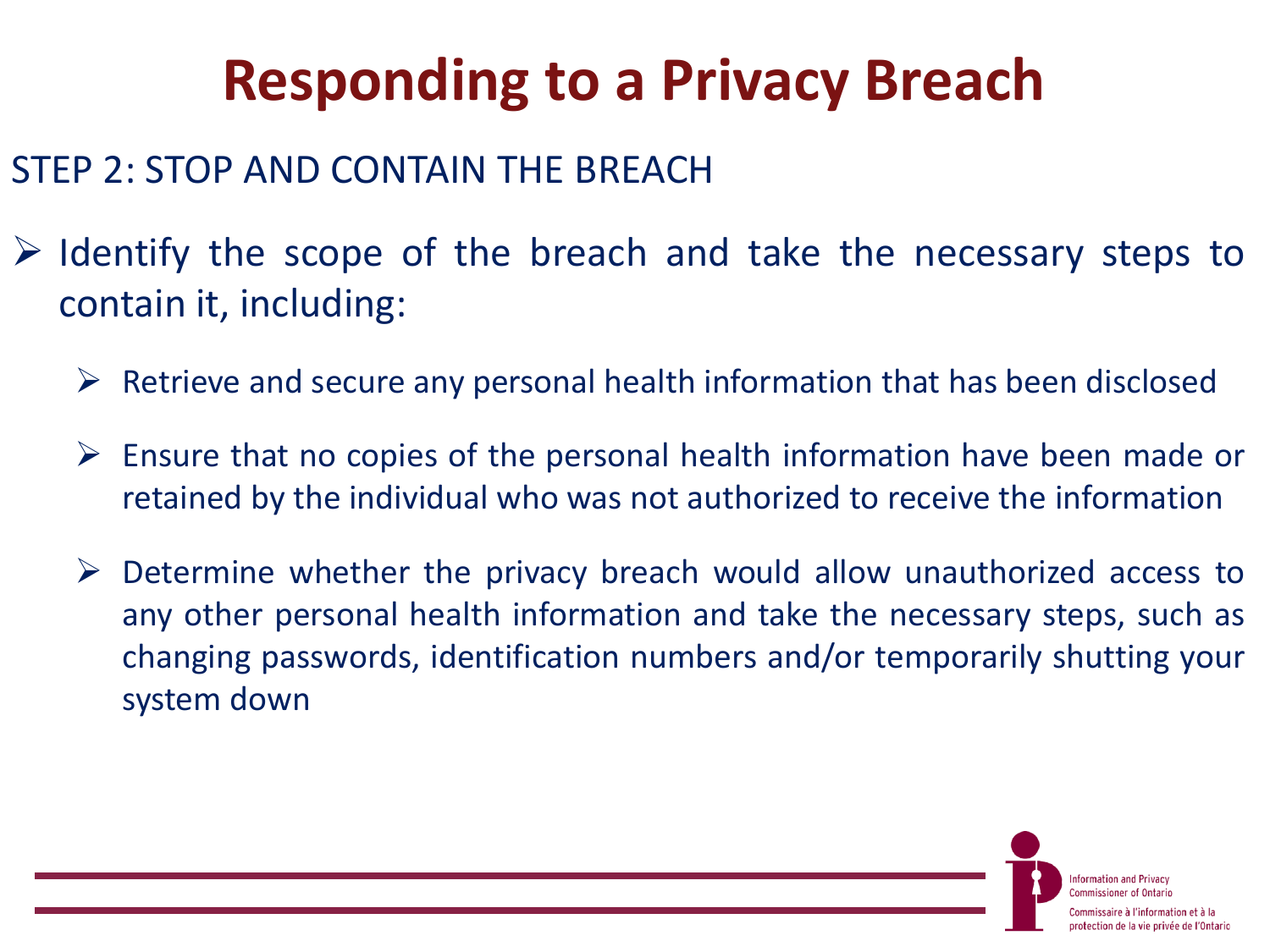### **Responding to a Privacy Breach** STEP 3: NOTIFY THOSE AFFECTED BY THE BREACH

- $\triangleright$  You must take the necessary steps to notify those individuals whose privacy was breached at the first reasonable opportunity
- *PHIPA* does not specify the manner in which notification must be carried out. There are numerous factors that may need to be taken into consideration when deciding on the best form of notification
- $\triangleright$  When notifying individuals affected by a breach:
	- $\triangleright$  Provide details of the breach to affected individuals, including the extent of the breach and what personal health information was involved
	- $\triangleright$  Advise of the steps you are taking to address the breach and that they are entitled to make a complaint to the IPC. If you have reported the breach to the IPC, advise them of this fact
	- $\triangleright$  Provide contact information for someone within your organization who can provide additional information and assistance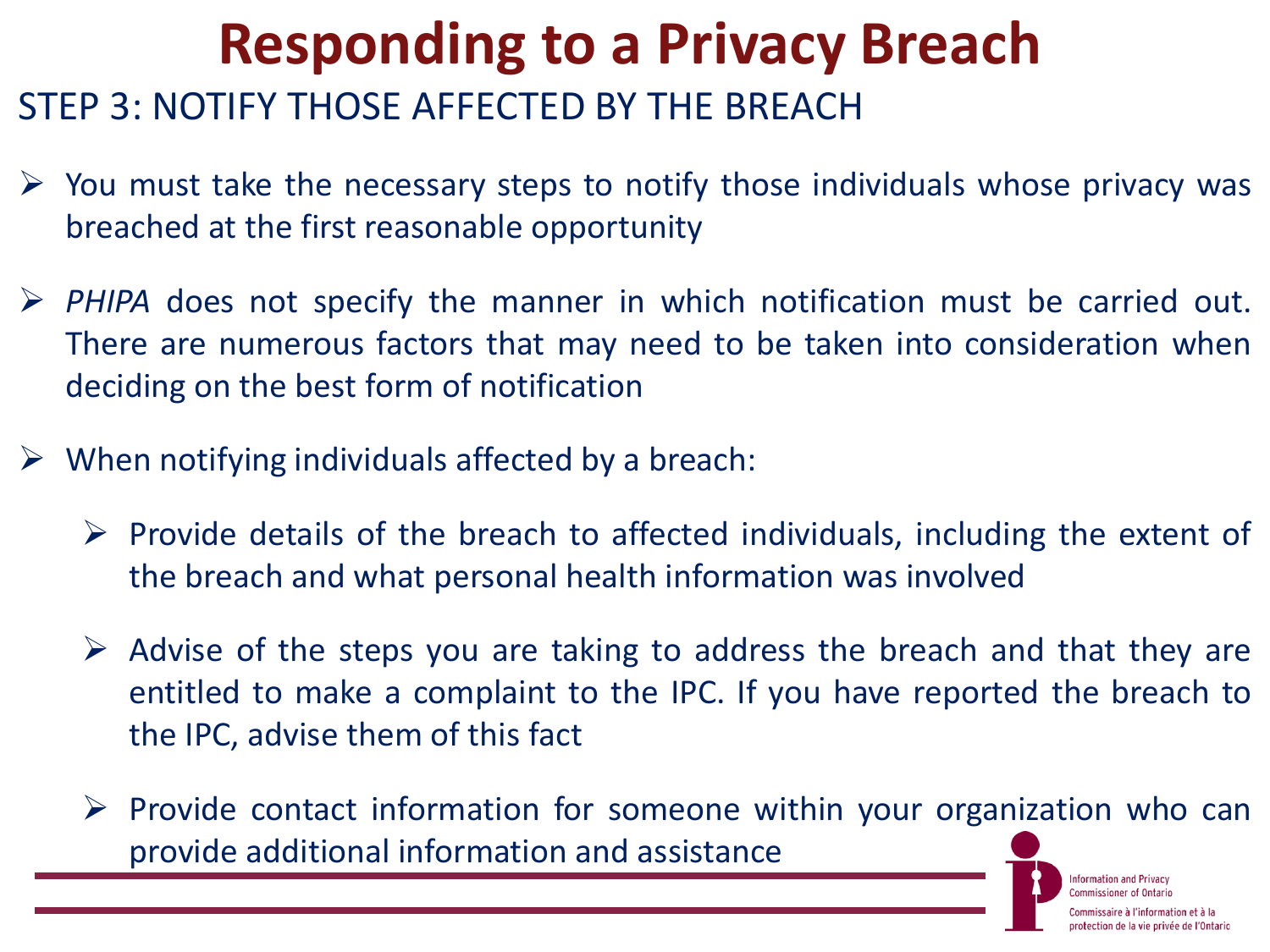## **Responding to a Privacy Breach**

#### $\triangleright$  STEP 4: INVESTIGATION AND REMEDIATION

- $\triangleright$  You will be expected to conduct an internal investigation, including:
	- $\triangleright$  Ensuring that the immediate requirements of containment and notification have been met.
	- $\triangleright$  Reviewing the circumstances surrounding the breach.
	- $\triangleright$  Reviewing the adequacy of your existing policies and procedures in protecting personal health information.
	- $\triangleright$  Ensuring all staff are appropriately educated and trained with respect to compliance with the privacy protection provisions of *PHIPA*.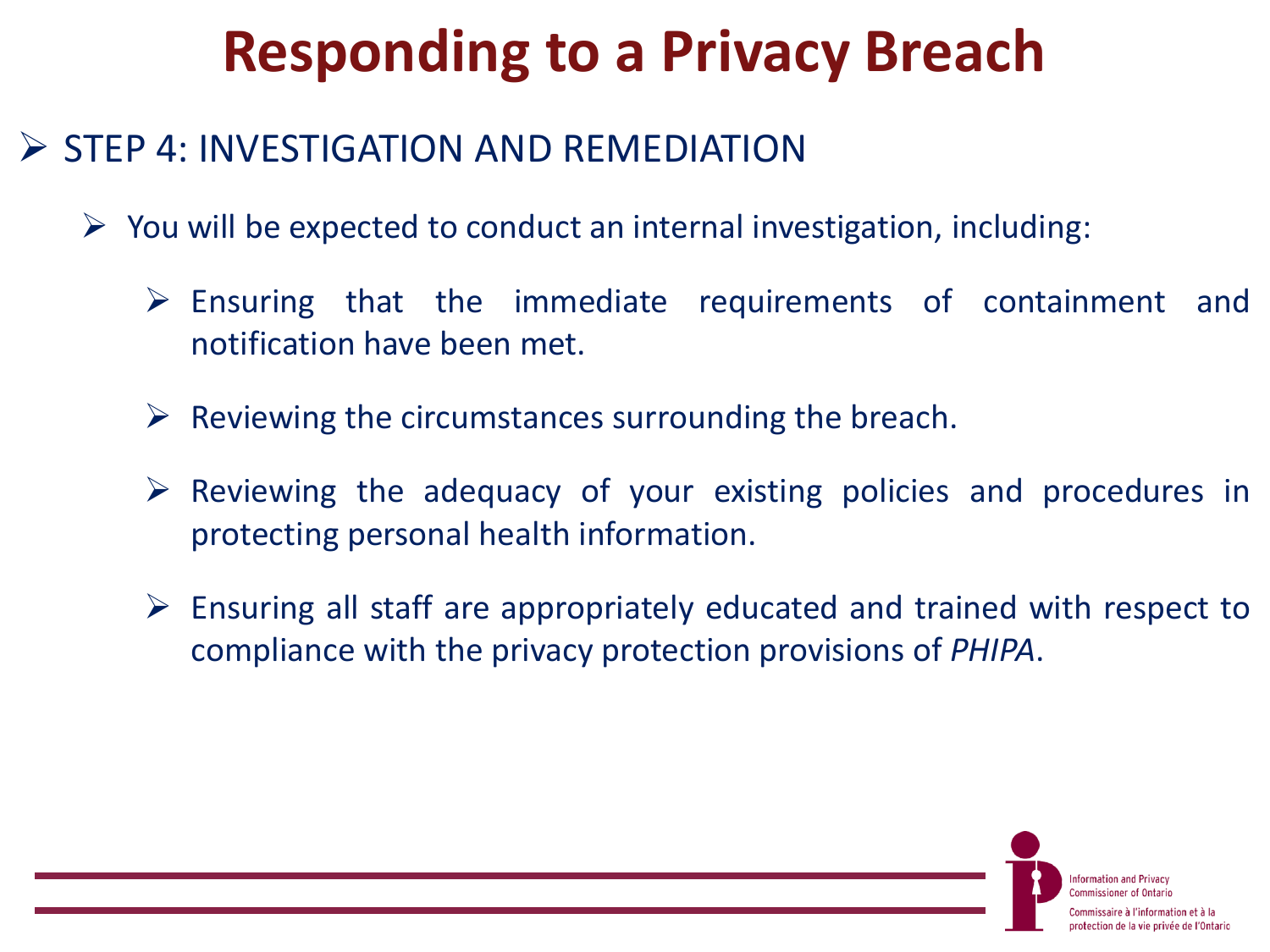# *Potential Causes of Privacy Breaches*

otection de la vie privée de l'Ontario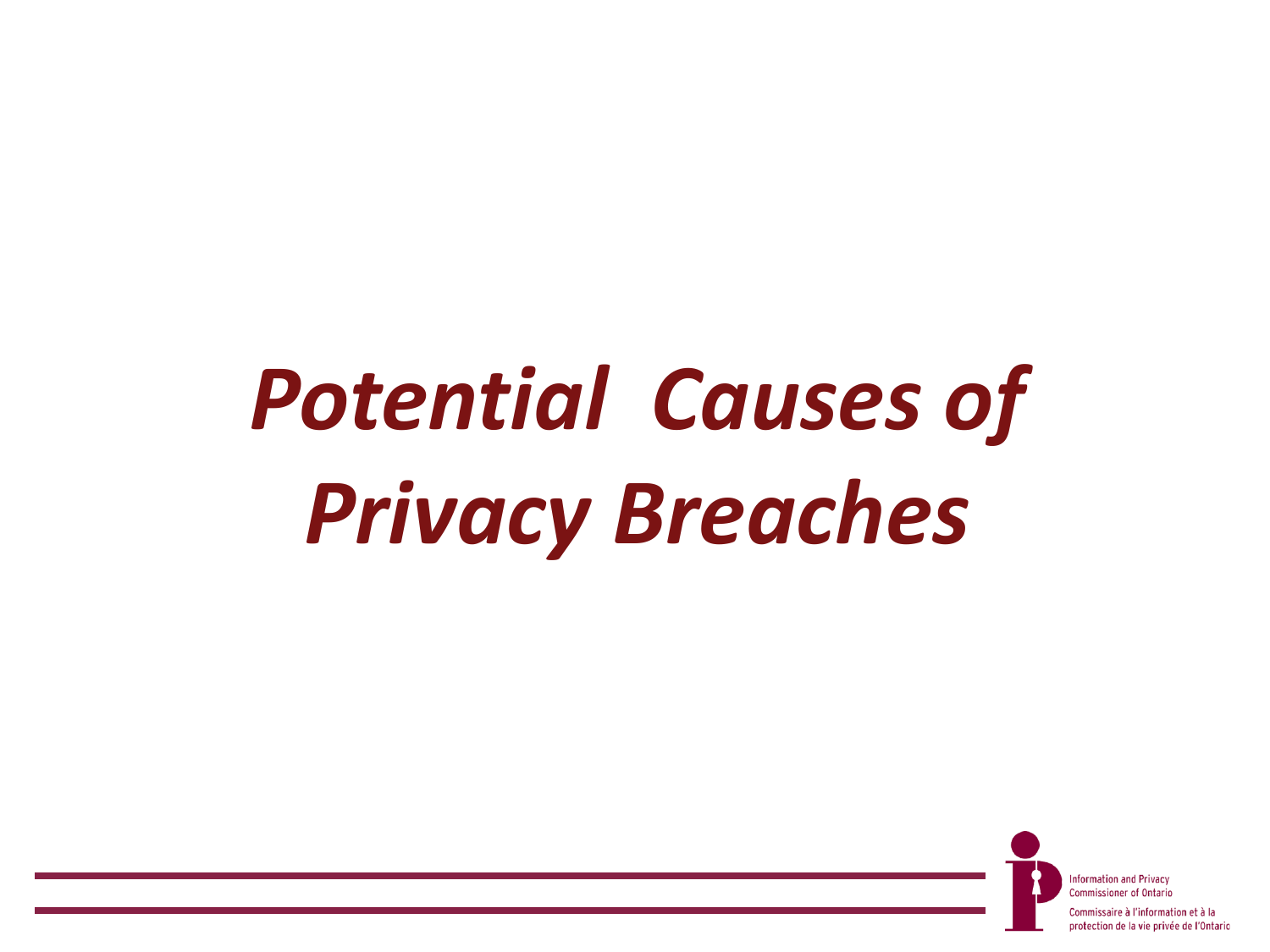# **Increased Portability of Personal Health Information Orders HO-004, HO-007 and HO-008**

Our office has issued three orders involving personal health information on mobile and portable devices:

**Order HO-004 –** Theft of a laptop containing the unencrypted personal health information of 2,900 individuals

**Order HO-007 –** Loss of a USB containing the unencrypted personal health information of 83,524 individuals

**Order HO-008 –** Theft of a laptop containing the unencrypted personal health information of 20,000 individuals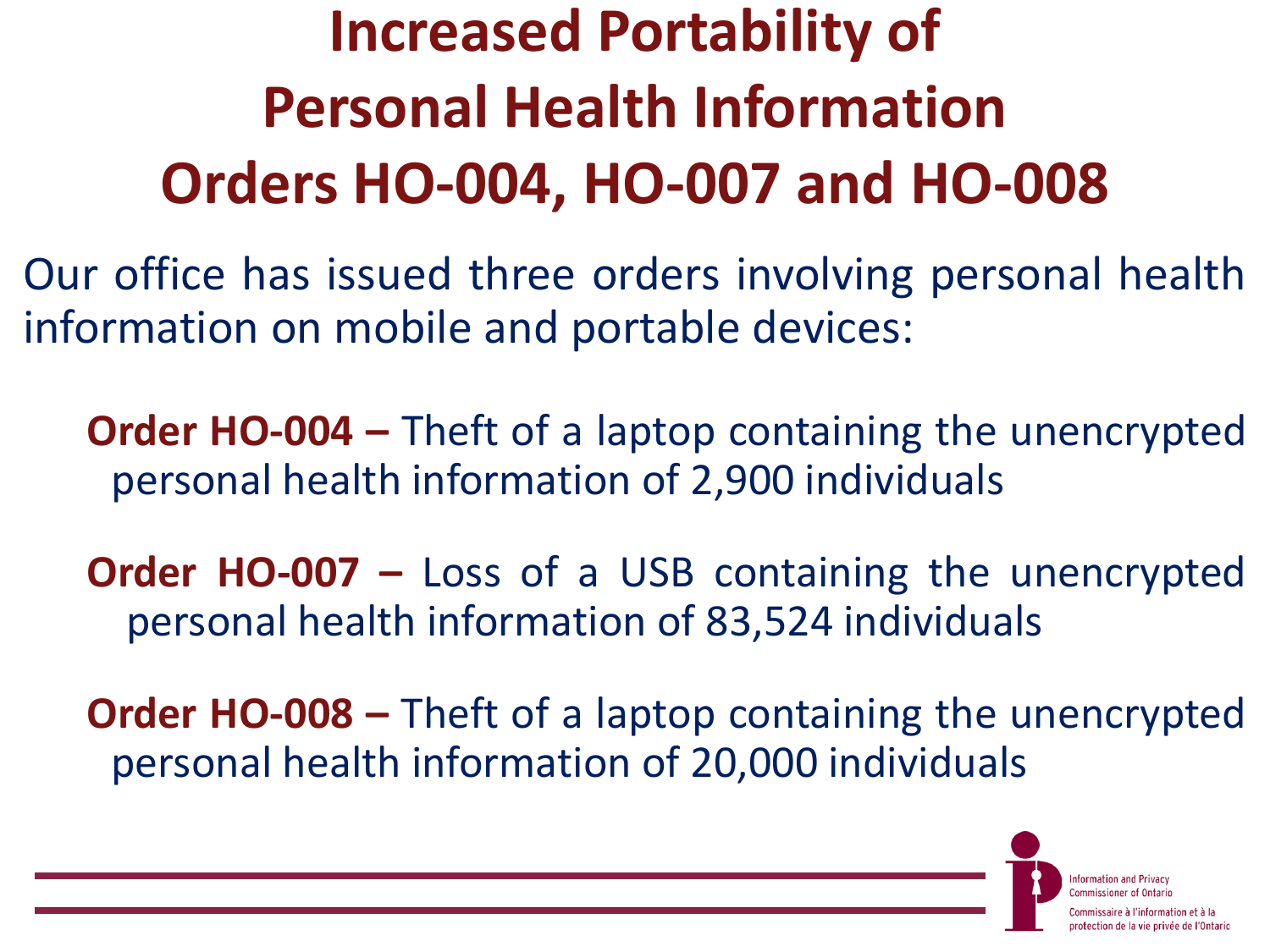## **How to Reduce the Risk….**

 **STOP** and ask "Do I really need to store personal health information on this device?"

**THINK** about the alternatives:

- Would de-identified or coded information serve the purpose?
- Could the information instead be accessed remotely through a secure connection or virtual private network?

If you need to retain it on such a device, **PROTECT** it by:

- Ensuring it is encrypted and protected with strong passwords
- Retaining the least amount of personal health information
- Developing policies and procedures, train and audit compliance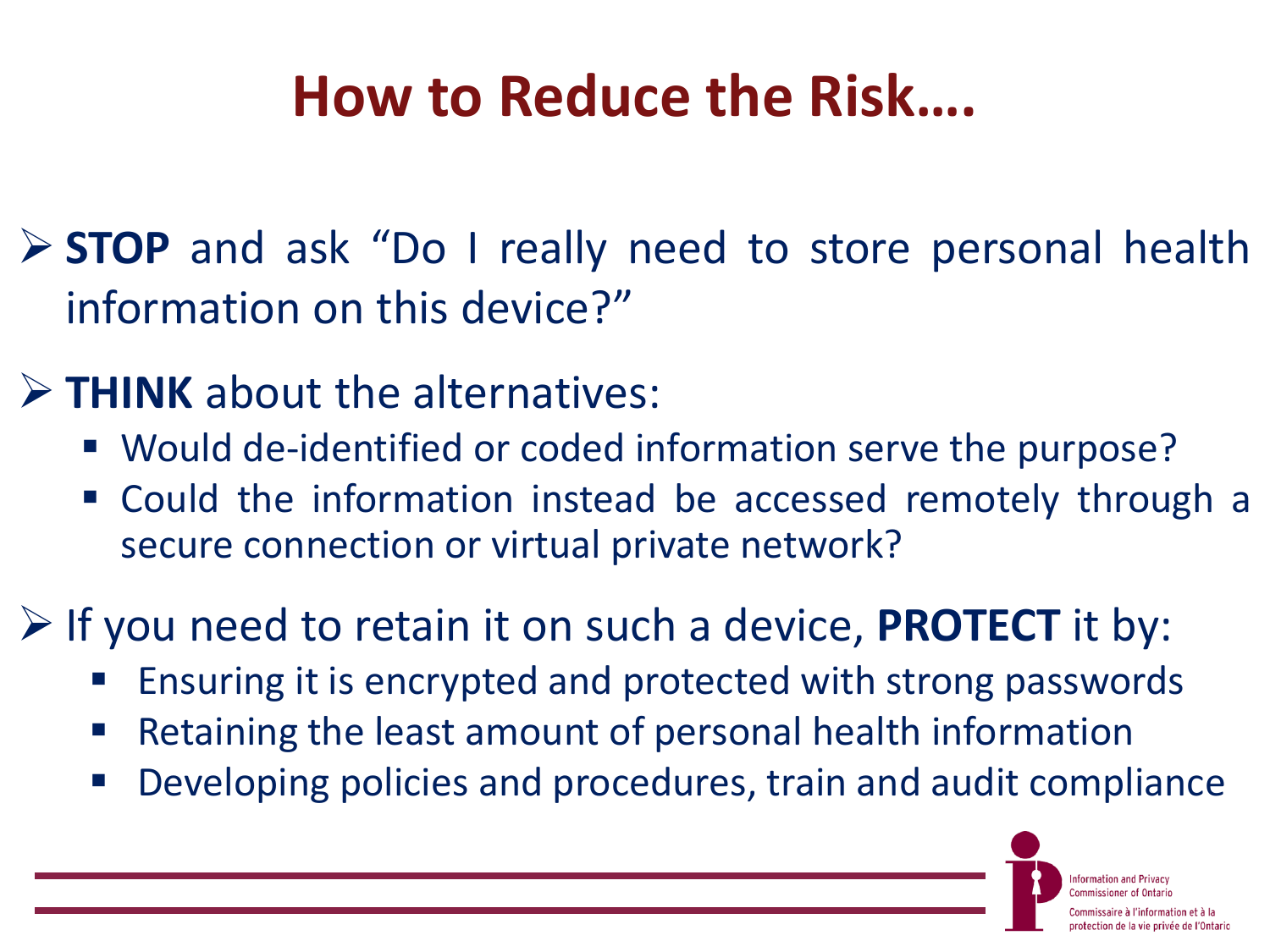# **Unauthorized Access Orders HO-002, HO-010 and HO-013**

Our office has issued three orders involving unauthorized access:

#### **Order HO-002**

- A registered nurse accessed records of the estranged spouse of her boyfriend to whom she was not providing care
- **They were accessed over six-weeks during divorce proceedings**

#### **Order HO-010**

- A diagnostic imaging technologist accessed records of the current spouse of her former spouse to whom she was not providing care
- They were accessed on six occasions over nine months

#### **Order HO-013**

Two employees accessed records to market and sell RESPs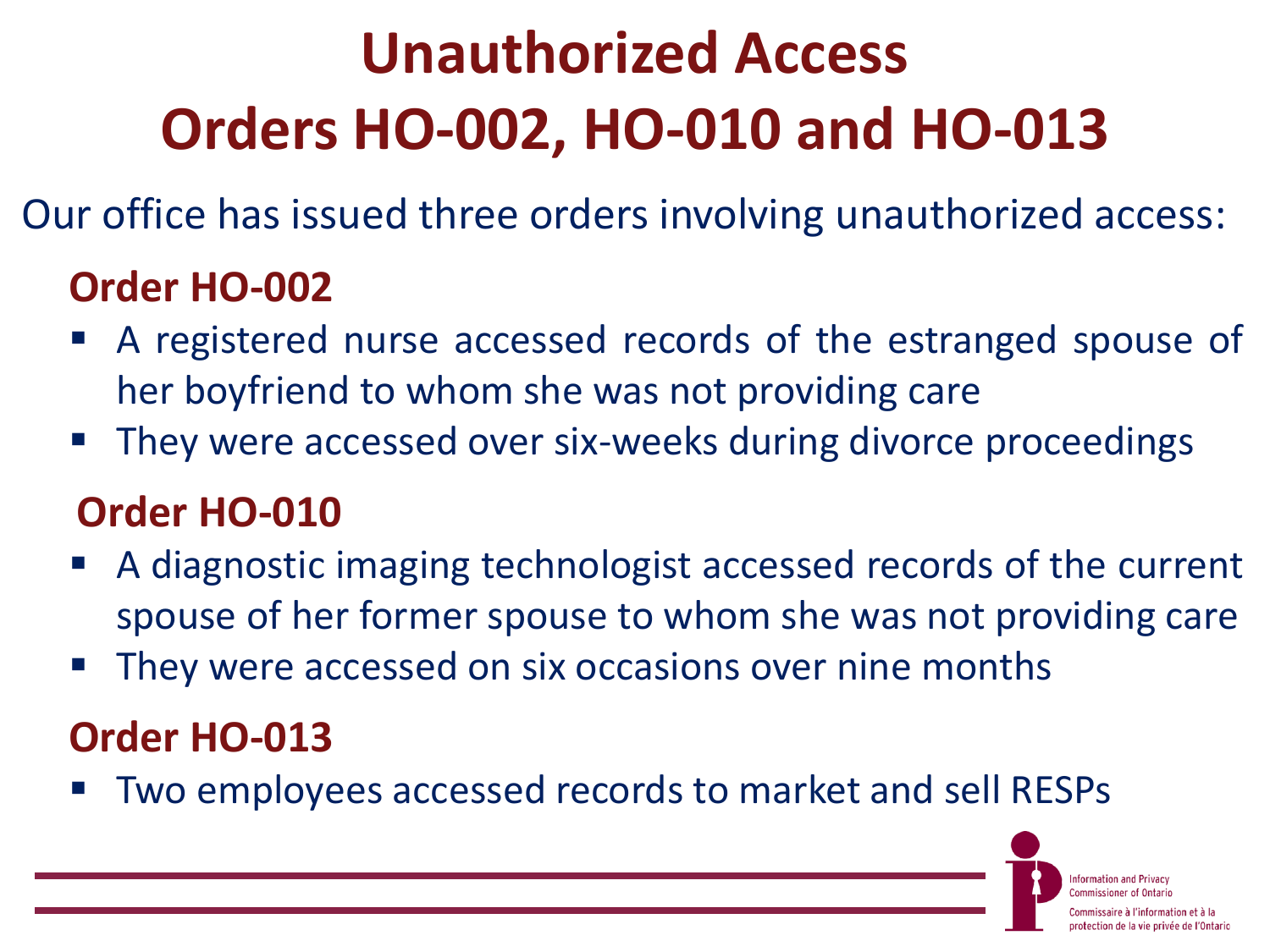## **How to Reduce the Risk…**

- $\triangleright$  Clearly articulate the purposes for which employees, staff and other agents may access personal health information
- $\triangleright$  Provide ongoing training and use multiple means of raising awareness such as:
	- Confidentiality and end-user agreements
	- Privacy notices and privacy warning flags
- $\triangleright$  Immediately terminate access pending an investigation
- $\triangleright$  Implement appropriate access controls and data minimization
- $\triangleright$  Log, audit and monitor access to personal health information
- Impose appropriate discipline for unauthorized access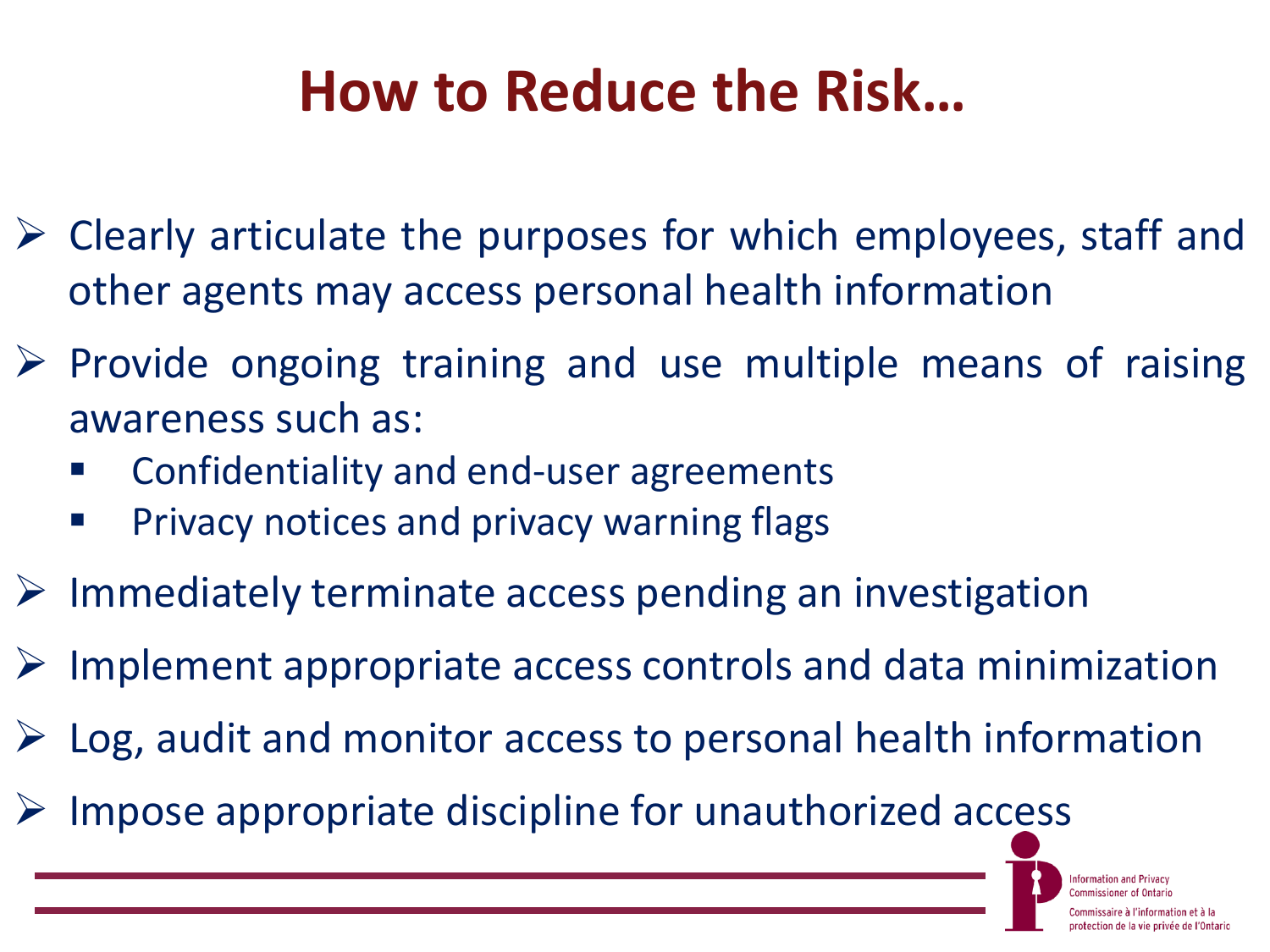### **Secure Disposal of Records - Lessons Learned From Orders HO-001 and HO-006**

- Ensure records of personal health information are disposed in secure manner such that reconstruction is not reasonably foreseeable in the circumstances
- $\triangleright$  For paper records this means cross-cut shredding and, if the records are particularly sensitive, pulverization or incineration should be considered
- $\blacktriangleright$  For electronic records this means physically damaging and discarding the media rendering it unusable or if re-use is preferred, using wiping utilities



#### **Secure Destruction of Personal Information**

practices for the destruction of personal information.

Any organization, whether in the public or private sector, should follow responsible, secure procedures for the destruction of records containing personal information,<sup>1</sup> once a decision has been made not to retain or archive this material.<sup>2</sup> In many cases, it's not just a matter of being responsible, protecting one's reputation, or preventing identity theft - it's the law! All three of Ontario's privacy laws-covering provincial and municipal government institutions and health information custodians - as well as federal legislation covering private sector organizations, require that personal information, including personal health information, be disposed of in a secure manner, whether it be in paper or electronic format.<sup>3</sup>

A recent investigation by the Information and Privacy Commissioner of Ontario into how health records ended up strewn on the streets of downtown Toronto determined that documents containing personal health information had not been securely handled or properly disposed of. This resulted in the Commissioner's first Order (HO-001) under the Personal Health Information Protection Act, 2004 (PHIPA).<sup>4</sup> This highprofile incident dealing with paper records

This fact sheet includes suggested best | containing personal health information highlighted the need for secure destruction practices for both paper records and records in other formats.

> Below are the recommended best practices for the secure destruction of records containing personal information.

#### Match the destruction method to the media

The goal of record destruction is to have records containing any personal information permanently destroyed or erased in an irreversible manner that ensures that the record cannot be reconstructed in any way. Consider not only the "official" files but any duplicate copies of documents made for in-office use (documents could carry "shred after" dates or "do not copy" warnings).

a) For paper records, destruction means cross-cut shredding, not simply continuous (single strip) shredding, which can be reconstructed. Since it is technically possible to reconstruct even cross-cut shredded documents, consider going further for highly sensitive records and ensuring that pulverization or incineration of the records takes place. Consider whether on-site or off-site destruction is more suitable for your organization.

> **Information and Privacy Commissioner of Ontario** Commissaire à l'information et à la protection de la vie privée de l'Ontario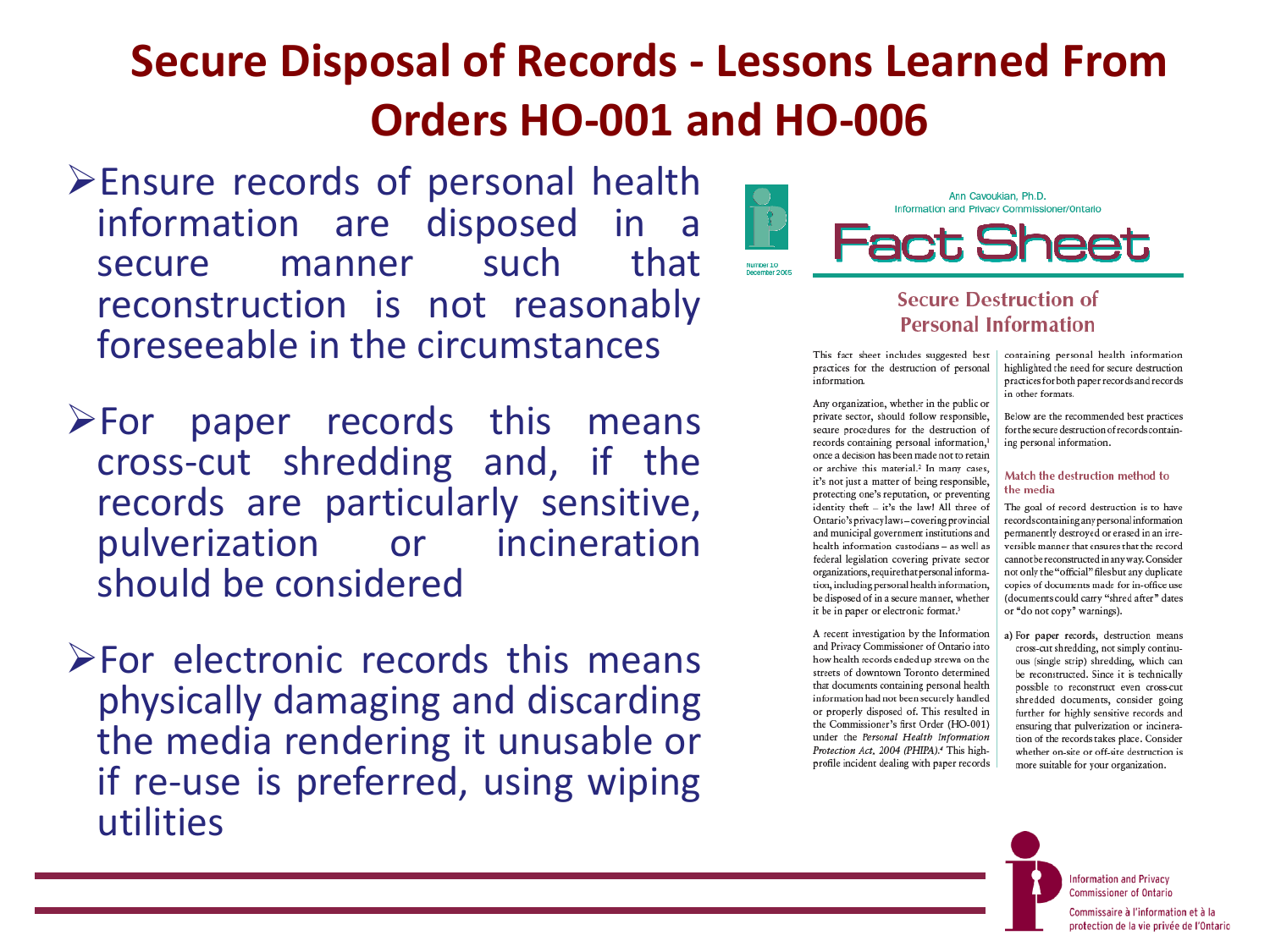### **Lessons Learned From Orders HO-001 and HO-006**

 $\triangleright$  If a third party is retained to dispose of records, check references, ensure the third party is accredited or is willing to undergo independent audits and enter an agreement that:



- Sets out who, how and under what conditions records will be securely disposed
- Requires the third party to provide a signed written attestation setting out the date, time and location of the secure disposal
- Requires the secure storage of the records pending their secure disposal
- Specifies the time frame within which the records will be securely disposed



#### **Secure Destruction of Personal Information**

This fact sheet includes suggested best | containing personal health information practices for the destruction of personal information.

Any organization, whether in the public or private sector, should follow responsible, secure procedures for the destruction of records containing personal information,<sup>1</sup> once a decision has been made not to retain or archive this material.<sup>2</sup> In many cases, it's not just a matter of being responsible, protecting one's reputation, or preventing identity theft - it's the law! All three of Ontario's privacy laws-covering provincial and municipal government institutions and health information custodians - as well as federal legislation covering private sector organizations, require that personal information, including personal health information, be disposed of in a secure manner, whether it be in paper or electronic format.<sup>3</sup>

A recent investigation by the Information and Privacy Commissioner of Ontario into how health records ended up strewn on the streets of downtown Toronto determined that documents containing personal health information had not been securely handled or properly disposed of. This resulted in the Commissioner's first Order (HO-001) under the Personal Health Information Protection Act, 2004 (PHIPA).<sup>4</sup> This highprofile incident dealing with paper records

highlighted the need for secure destruction practices for both paper records and records in other formats.

Below are the recommended best practices for the secure destruction of records containing personal information.

#### Match the destruction method to the media

The goal of record destruction is to have records containing any personal information permanently destroyed or erased in an irreversible manner that ensures that the record cannot be reconstructed in any way. Consider not only the "official" files but any duplicate copies of documents made for in-office use (documents could carry "shred after" dates or "do not copy" warnings).

a) For paper records, destruction means cross-cut shredding, not simply continuous (single strip) shredding, which can be reconstructed. Since it is technically possible to reconstruct even cross-cut shredded documents, consider going further for highly sensitive records and ensuring that pulverization or incineration of the records takes place. Consider whether on-site or off-site destruction is more suitable for your organization.

> **Information and Privacy Commissioner of Ontario** Commissaire à l'information et à la protection de la vie privée de l'Ontario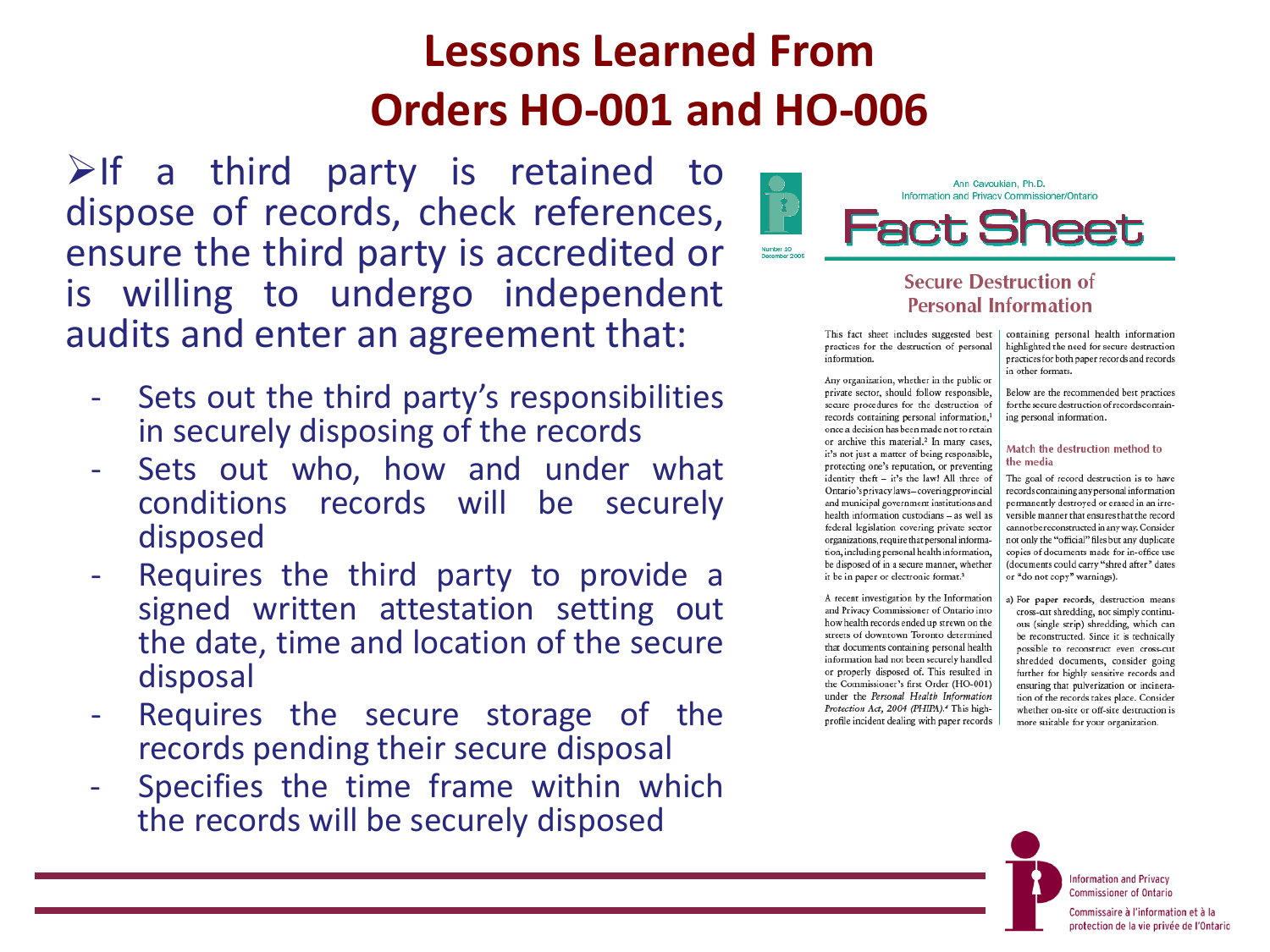# *FIPPA/MFIPPA*

 FIPPA/MFIPPA provide a right of access to records in the custody or control of an institution, subject to exemptions/exclusions.

 $\triangleright$  FIPPA/MFIPPA also

Address issues related to the collection, use and disclosure of personal information

Provide a mechanism for people to access copies of their own person information held by the government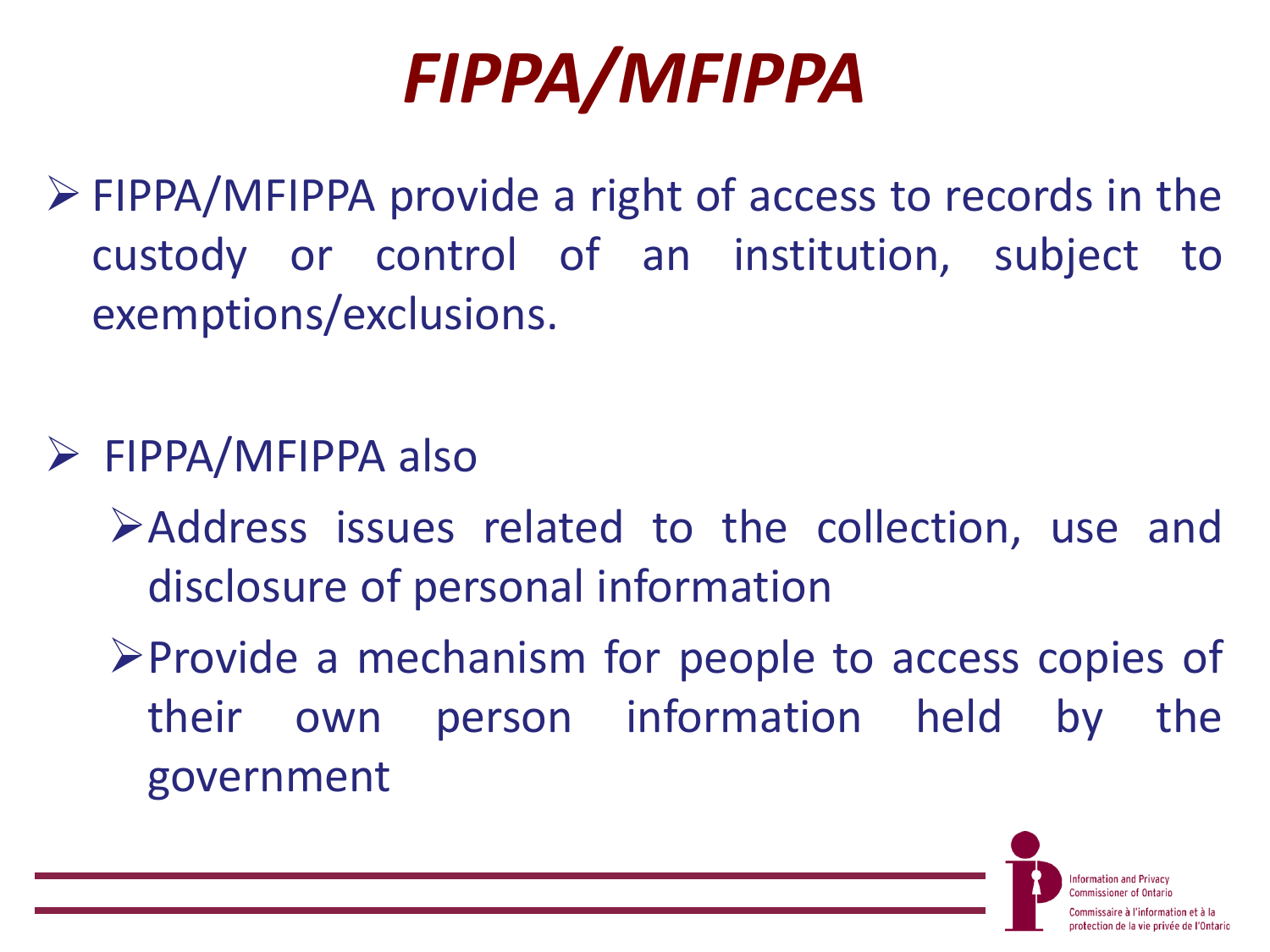# **What is "personal information"**

- $\triangleright$  These restrictions only apply to "personal information"
- Definition of "personal information" "means recorded information about an identifiable individual including"
	- *FIPPA/MFIPPA* provide a non-exhaustive list of examples from
		- (a) race, religion, age, sex, sexual orientation or family status
		- (b) education, medical, criminal or employment history or information relating to financial transactions in which the individual has been involved
		- (c) any identifying number or symbol assigned to individual
		- (d) address, telephone number, fingerprints or blood type
		- (e) the personal opinions or views of the individual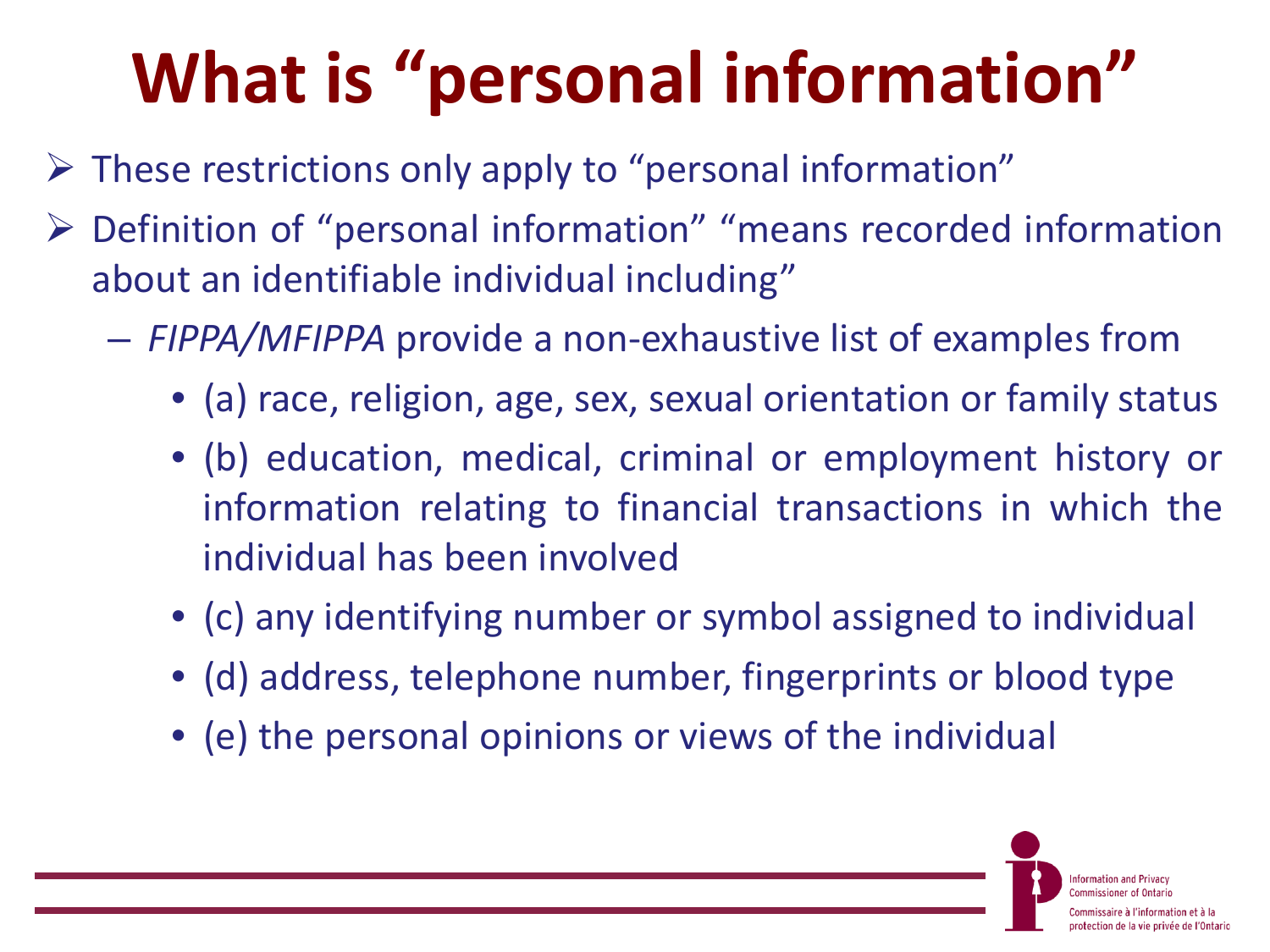# **What is NOT personal information**

- $\triangleright$  Business information is not personal information
- Section 2(2.1) of *FIPPA*(*MFIPPA)*

"Personal information does not include the name, title, contact information or designation of an individual that identifies the individual in a business, professional or official capacity"

Section 2(2.2) of *FIPPA*/*MFIPPA*

"For greater certainty, subsection (2.1) applies even if an individual carries out business, professional or official responsibilities from their dwelling and the contact information for the individual relates to that dwelling."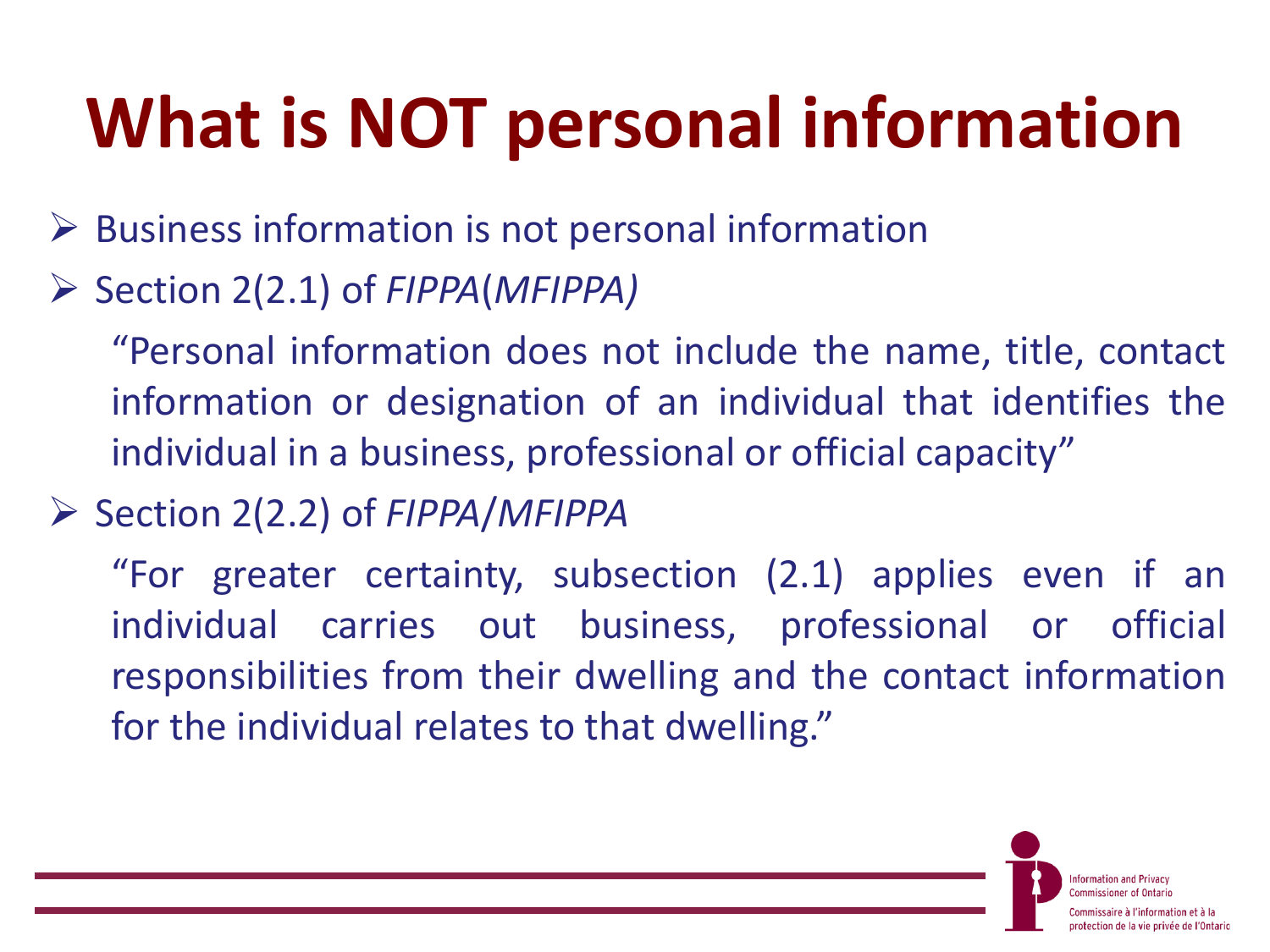# **Collecting Personal Information**

- *FIPPA/MFIPPA* prohibit the collection of personal information unless the collection is:
	- expressly authorized by statute;
	- used for the purposes of law enforcement; or
	- necessary to the proper administration of a lawfully authorized activity
- $\triangleright$  Consent does not matter
	- cannot collect personal information that does not meet one of the above criteria
- $\triangleright$  Sensitivity of the personal information is irrelevant

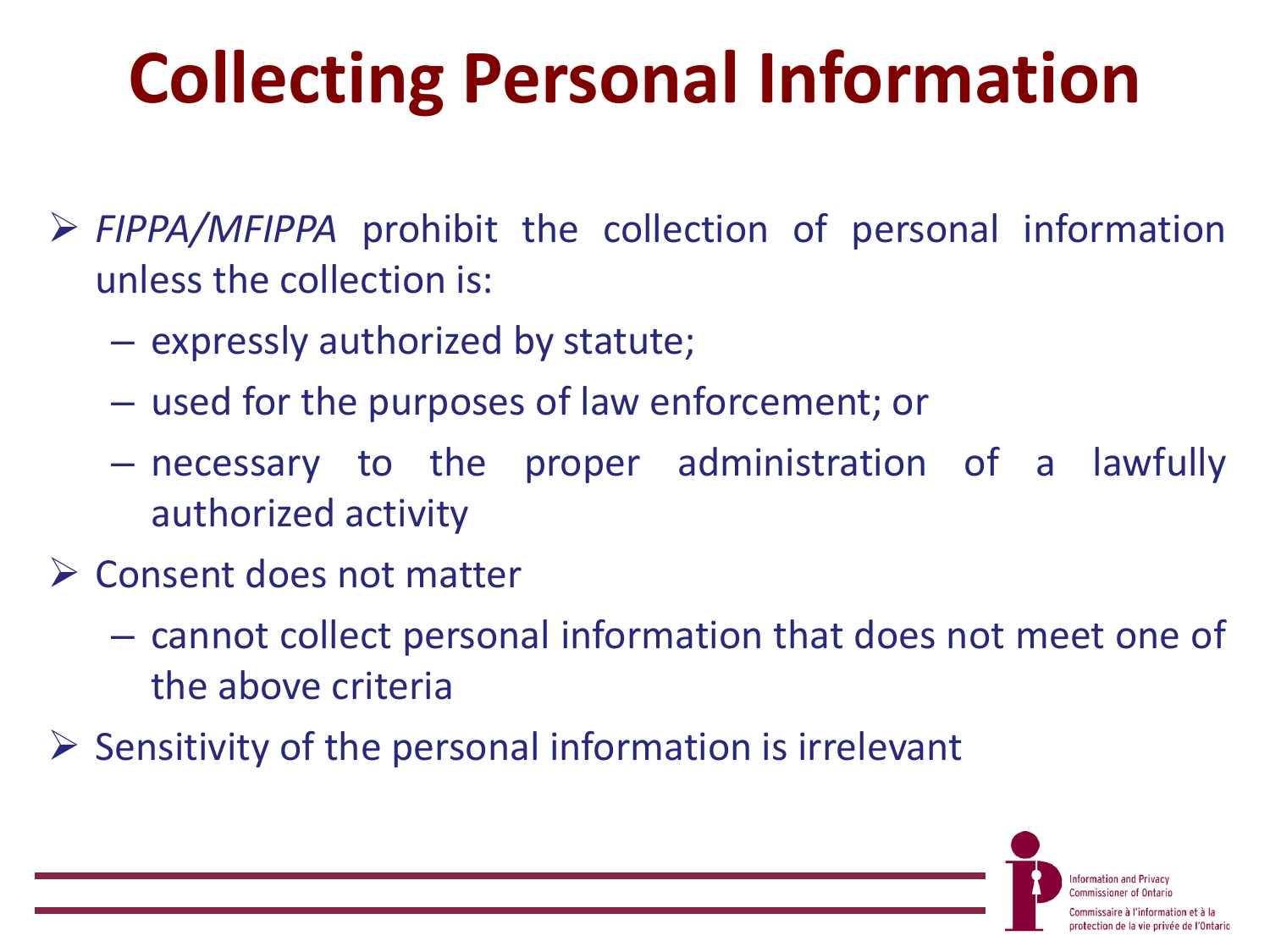# **Collecting Personal Information – Direct**

- $\triangleright$  The general rule is that personal information should be collected directly from individual
- $\triangleright$  There are exceptions to this rule including
	- consent
	- the Commissioner has authorized the manner of collection
	- report from a reporting agency in accordance with the *Consumer Reporting Act*
	- possible court or quasi-judicial proceedings
	- for purpose of law enforcement
- $\triangleright$  See IPC Practices No. 14: The Indirect Collection of Personal Information

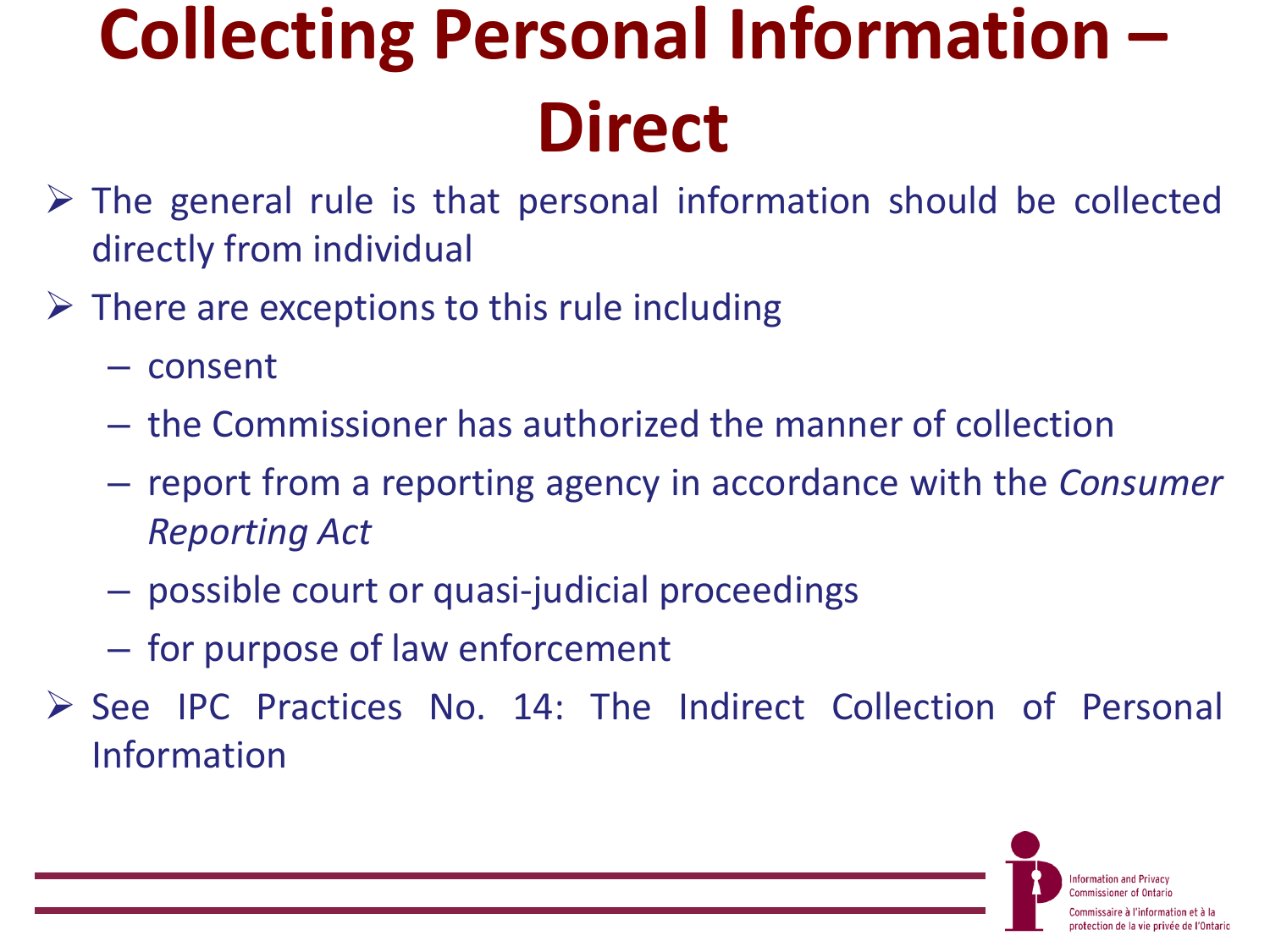# **Collecting Personal Information - Notice**

- *FIPPA/MFIPPA* require that individuals be notified when their personal information is collected
	- $\triangleright$  This applies whether the institution is collecting information directly or by indirect means
- *FIPPA/MFIPPA* require that a notice contain the following elements
	- $\triangleright$  the legal authority for the collection;
	- $\triangleright$  the principal purpose(s) for which the personal information is intended to be used; and
	- $\triangleright$  the title, business address and business telephone number of a public official who can answer the individual's questions about the collection
- $\triangleright$  There are limited exceptions to the notification requirement.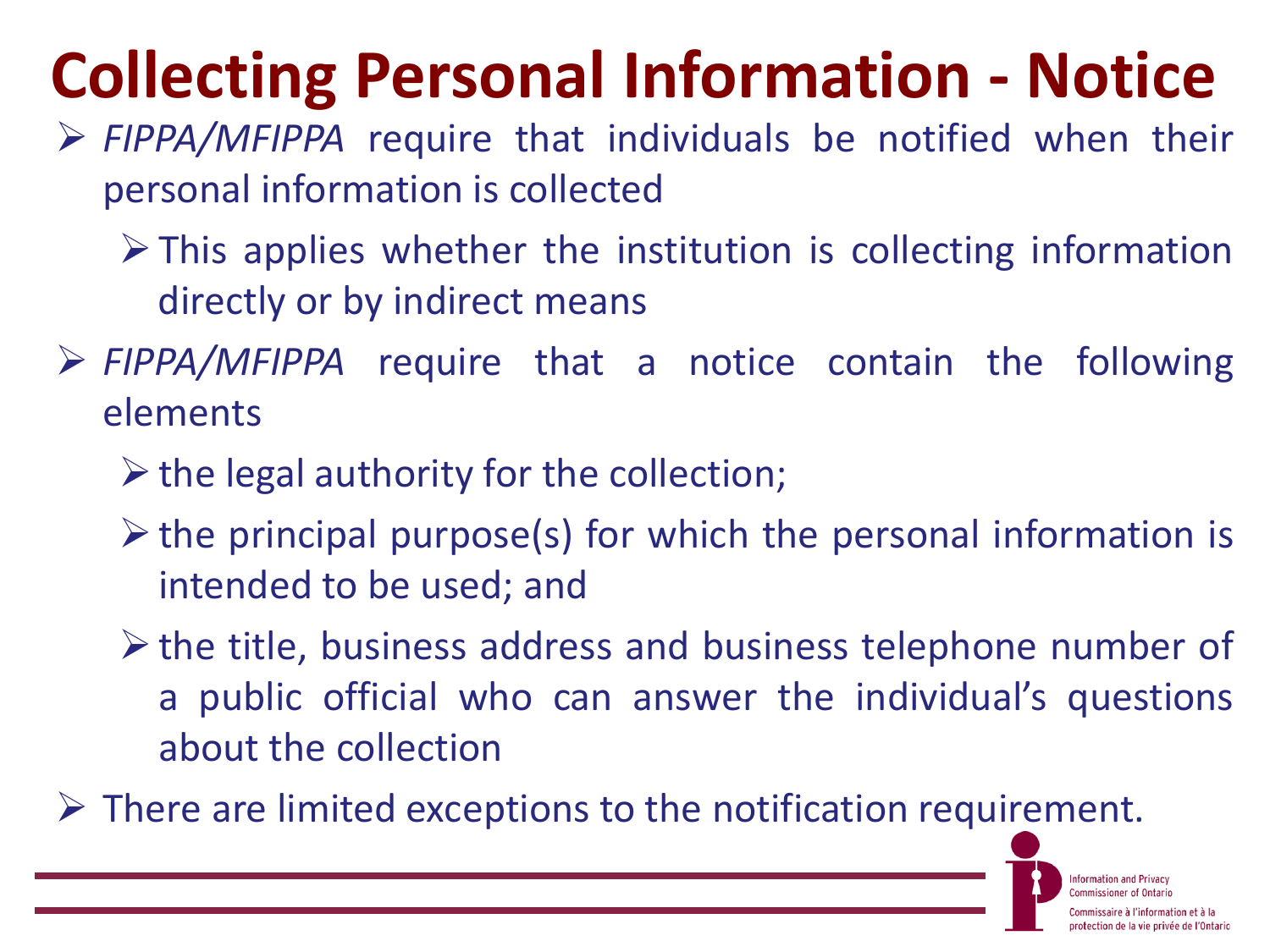# **Using Personal Information**

- *FIPPA/MFIPPA* impose limits on the use of personal information once collected
- $\triangleright$  Can only use personal information:
	- for the purpose for which it was obtained
	- on consent
	- for the purpose for which the information may be disclosed to the institution under section 32 of *MFIPPA* or section 42 of *FIPPA*